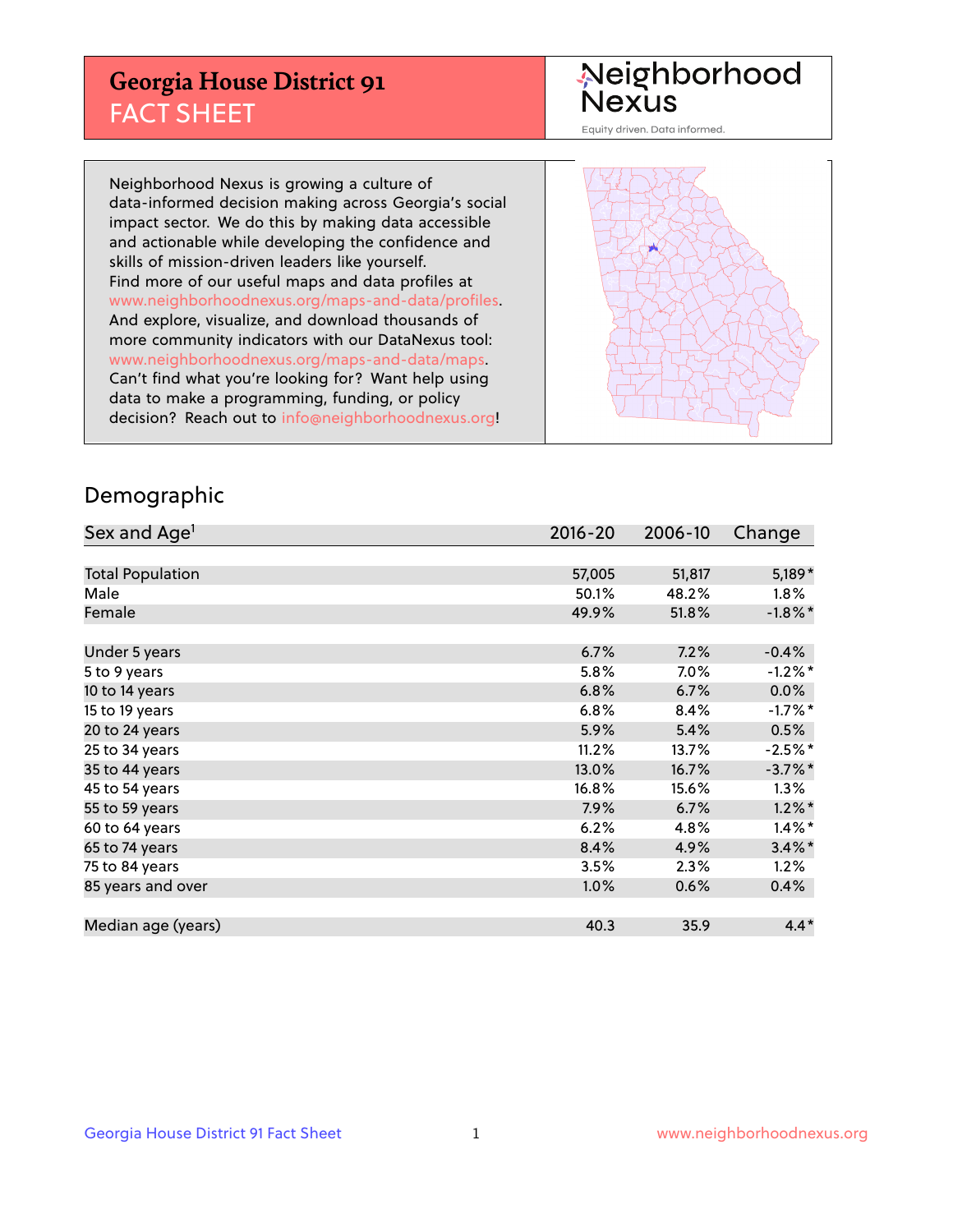## Demographic, continued...

| Race <sup>2</sup>                                            | $2016 - 20$ | 2006-10 | Change      |
|--------------------------------------------------------------|-------------|---------|-------------|
| <b>Total population</b>                                      | 57,005      | 51,817  | 5,189*      |
| One race                                                     | 95.6%       | 98.7%   | $-3.1\%$ *  |
| White                                                        | 27.1%       | 34.7%   | $-7.6%$ *   |
| <b>Black or African American</b>                             | 65.8%       | 61.0%   | 4.8%*       |
| American Indian and Alaska Native                            | 0.0%        | 0.2%    | $-0.1%$     |
| Asian                                                        | 2.0%        | 1.2%    | 0.8%        |
| Native Hawaiian and Other Pacific Islander                   | 0.0%        | 0.0%    | $-0.0%$     |
| Some other race                                              | 0.7%        | 1.5%    | $-0.8%$     |
| Two or more races                                            | 4.4%        | 1.3%    | $3.1\%$ *   |
|                                                              |             |         |             |
| Race alone or in combination with other race(s) <sup>3</sup> | $2016 - 20$ | 2006-10 | Change      |
| Total population                                             | 57,005      | 51,817  | 5,189*      |
| White                                                        | 28.9%       | 35.7%   | $-6.8\%$ *  |
| <b>Black or African American</b>                             | 69.2%       | 61.8%   | $7.4\%$ *   |
| American Indian and Alaska Native                            | 0.6%        | 0.6%    | 0.0%        |
| Asian                                                        | 2.4%        | 1.5%    | 1.0%        |
| Native Hawaiian and Other Pacific Islander                   | 0.1%        | 0.1%    | $-0.1%$     |
| Some other race                                              | 3.5%        | 1.8%    | $1.7\%$ *   |
|                                                              |             |         |             |
| Hispanic or Latino and Race <sup>4</sup>                     | $2016 - 20$ | 2006-10 | Change      |
| Total population                                             | 57,005      | 51,817  | $5,189*$    |
| Hispanic or Latino (of any race)                             | 6.9%        | 3.5%    | $3.4\%$ *   |
| Not Hispanic or Latino                                       | 93.1%       | 96.5%   | $-3.4\%$ *  |
| White alone                                                  | 22.7%       | 33.2%   | $-10.4\%$ * |
| <b>Black or African American alone</b>                       | 65.3%       | 60.5%   | 4.8%*       |
| American Indian and Alaska Native alone                      | 0.0%        | 0.1%    | $-0.1%$     |
| Asian alone                                                  | 1.9%        | 1.2%    | 0.7%        |
| Native Hawaiian and Other Pacific Islander alone             | 0.0%        | 0.0%    | $-0.0%$     |
| Some other race alone                                        | 0.0%        | 0.4%    | $-0.4%$     |
| Two or more races                                            | 3.0%        | 1.0%    | $2.0\%$ *   |
|                                                              |             |         |             |
| U.S. Citizenship Status <sup>5</sup>                         | $2016 - 20$ | 2006-10 | Change      |
| Foreign-born population                                      | 4,772       | 2,918   | $1,853*$    |
| Naturalized U.S. citizen                                     | 56.4%       | 52.6%   | 3.8%        |
| Not a U.S. citizen                                           | 43.6%       | 47.4%   | $-3.8%$     |
|                                                              |             |         |             |
| Citizen, Voting Age Population <sup>6</sup>                  | $2016 - 20$ | 2006-10 | Change      |
| Citizen, 18 and over population                              | 41,630      | 36,935  | 4,695*      |
| Male                                                         | 47.7%       | 46.7%   | 1.0%        |
| Female                                                       | 52.3%       | 53.3%   | $-1.0%$     |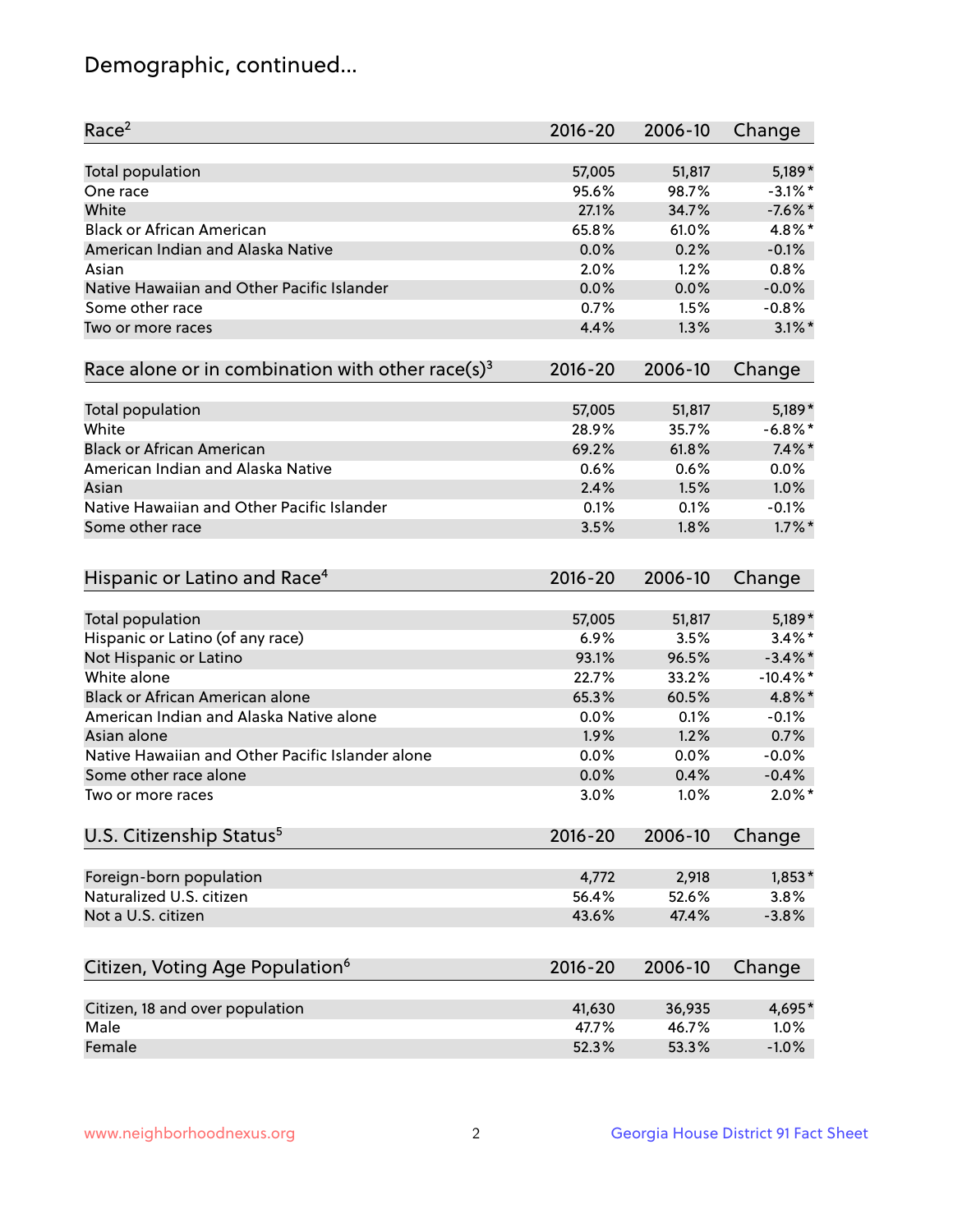#### Economic

| Income <sup>7</sup>                                 | $2016 - 20$ | 2006-10 | Change    |
|-----------------------------------------------------|-------------|---------|-----------|
|                                                     |             |         |           |
| All households                                      | 20,578      | 19,073  | 1,505*    |
| Less than \$10,000                                  | 4.8%        | 6.5%    | $-1.7%$   |
| \$10,000 to \$14,999                                | 2.5%        | 3.5%    | $-0.9%$   |
| \$15,000 to \$24,999                                | 8.8%        | 8.1%    | 0.7%      |
| \$25,000 to \$34,999                                | 9.7%        | 10.1%   | $-0.4%$   |
| \$35,000 to \$49,999                                | 15.3%       | 15.8%   | $-0.5%$   |
| \$50,000 to \$74,999                                | 20.9%       | 23.1%   | $-2.2%$   |
| \$75,000 to \$99,999                                | 16.3%       | 14.7%   | 1.6%      |
| \$100,000 to \$149,999                              | 13.5%       | 14.9%   | $-1.4%$   |
| \$150,000 to \$199,999                              | 5.0%        | 2.3%    | $2.7\%$ * |
| \$200,000 or more                                   | 3.3%        | 1.1%    | $2.2\%$ * |
| Median household income (dollars)                   | 59,557      | 56,412  | $3,145*$  |
| Mean household income (dollars)                     | 73,587      | 63,809  | $9,778*$  |
| With earnings                                       | 83.7%       | 86.5%   | $-2.7%$ * |
| Mean earnings (dollars)                             | 69,893      | 63,116  | $6,777*$  |
| <b>With Social Security</b>                         | 30.0%       | 19.2%   | 10.8%*    |
| Mean Social Security income (dollars)               | 19,068      | 15,465  | $3,603*$  |
| With retirement income                              | 23.3%       | 17.2%   | $6.0\%$ * |
| Mean retirement income (dollars)                    | 25,111      | 22,007  | $3,104*$  |
| With Supplemental Security Income                   | 4.7%        | 2.9%    | $1.8\%$ * |
| Mean Supplemental Security Income (dollars)         | 7,087       | 8,919   | $-1,832$  |
| With cash public assistance income                  | 1.7%        | 0.9%    | 0.7%      |
| Mean cash public assistance income (dollars)        | 135         | 3,086   | $-2,950$  |
| With Food Stamp/SNAP benefits in the past 12 months | 11.0%       | 8.9%    | 2.1%      |
|                                                     |             |         |           |
| Families                                            | 13,848      | 13,536  | 312       |
| Less than \$10,000                                  | $3.0\%$     | 3.6%    | $-0.6%$   |
| \$10,000 to \$14,999                                | 0.8%        | 2.0%    | $-1.2%$   |
| \$15,000 to \$24,999                                | 6.2%        | 7.2%    | $-1.0%$   |
| \$25,000 to \$34,999                                | 7.5%        | 8.4%    | $-0.9%$   |
| \$35,000 to \$49,999                                | 14.9%       | 13.8%   | 1.1%      |
| \$50,000 to \$74,999                                | 21.4%       | 23.9%   | $-2.5%$   |
| \$75,000 to \$99,999                                | 18.5%       | 18.1%   | 0.4%      |
| \$100,000 to \$149,999                              | 17.1%       | 18.5%   | $-1.4%$   |
| \$150,000 to \$199,999                              | 6.1%        | 3.1%    | $3.0\%$ * |
| \$200,000 or more                                   | 4.4%        | 1.3%    | $3.1\%$ * |
| Median family income (dollars)                      | 70,567      | 65,452  | $5,115*$  |
| Mean family income (dollars)                        | 82,571      | 71,869  | 10,703*   |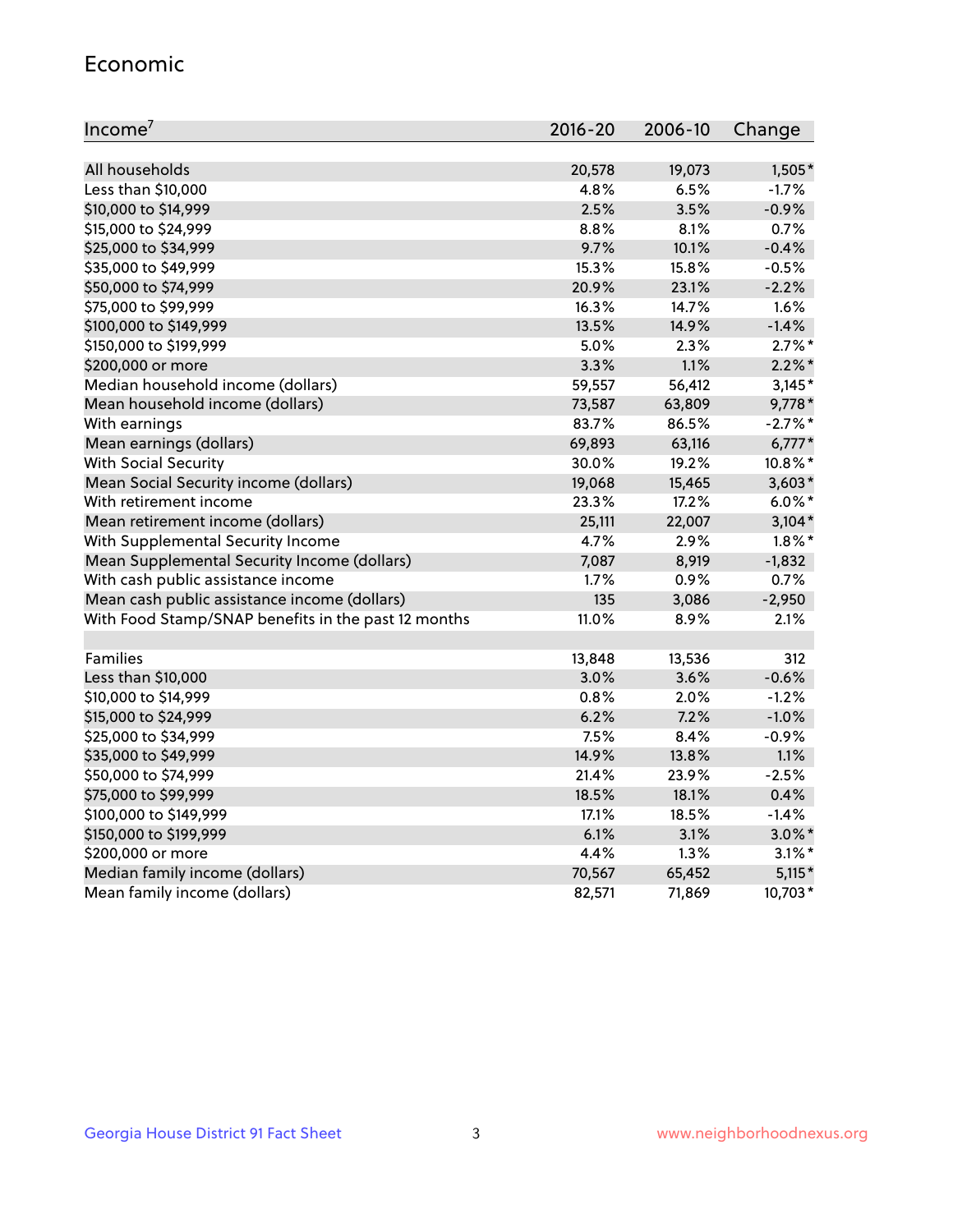## Economic, continued...

| Income, continued <sup>8</sup>                                        | $2016 - 20$ | 2006-10 | Change   |
|-----------------------------------------------------------------------|-------------|---------|----------|
|                                                                       |             |         |          |
| Nonfamily households                                                  | 6,730       | 5,537   | $1,193*$ |
| Median nonfamily income (dollars)                                     | 40,285      | 36,430  | 3,855*   |
| Mean nonfamily income (dollars)                                       | 50,593      | 40,523  | 10,070*  |
| Median earnings for workers (dollars)                                 | 34,265      | 33,109  | $1,155*$ |
| Median earnings for male full-time, year-round workers                | 44,579      | 43,482  | 1,097    |
| (dollars)                                                             |             |         |          |
| Median earnings for female full-time, year-round workers<br>(dollars) | 40,837      | 38,786  | 2,050*   |
| Per capita income (dollars)                                           | 28,073      | 24,176  | 3,897*   |
|                                                                       |             |         |          |
| Families and People Below Poverty Level <sup>9</sup>                  | $2016 - 20$ | 2006-10 | Change   |
|                                                                       |             |         |          |
| <b>All families</b>                                                   | 8.8%        | 7.7%    | 1.1%     |
| With related children under 18 years                                  | 15.7%       | 11.2%   | 4.6%     |
| With related children under 5 years only                              | 13.7%       | 9.0%    | 4.7%     |
| Married couple families                                               | 4.9%        | 3.6%    | 1.3%     |
| With related children under 18 years                                  | 8.7%        | 4.9%    | 3.8%     |
| With related children under 5 years only                              | 9.0%        | 4.6%    | 4.4%     |
| Families with female householder, no husband present                  | 19.3%       | 19.3%   | 0.0%     |
| With related children under 18 years                                  | 26.3%       | 23.8%   | 2.5%     |
| With related children under 5 years only                              | 22.6%       | 35.5%   | $-12.9%$ |
| All people                                                            | 12.2%       | 11.0%   | 1.2%     |
| Under 18 years                                                        | 20.6%       | 16.4%   | 4.2%     |
| Related children under 18 years                                       | 20.3%       | 16.1%   | 4.1%     |
| Related children under 5 years                                        | 18.5%       | 15.8%   | 2.7%     |
| Related children 5 to 17 years                                        | 20.9%       | 16.2%   | 4.7%     |
| 18 years and over                                                     | 9.7%        | 9.1%    | 0.5%     |
| 18 to 64 years                                                        | 10.0%       | 9.6%    | 0.4%     |
| 65 years and over                                                     | 8.2%        | 5.4%    | 2.8%     |
| People in families                                                    | 10.3%       | 9.4%    | 0.9%     |
| Unrelated individuals 15 years and over                               | 21.5%       | 20.3%   | 1.2%     |
|                                                                       |             |         |          |
| Non-Hispanic white people                                             | 8.2%        | 7.0%    | 1.2%     |
| Black or African-American people                                      | 11.7%       | 12.7%   | $-1.0%$  |
| Asian people                                                          | 39.0%       | 11.1%   | 27.9%    |
| Hispanic or Latino people                                             | 14.0%       | 19.1%   | $-5.1%$  |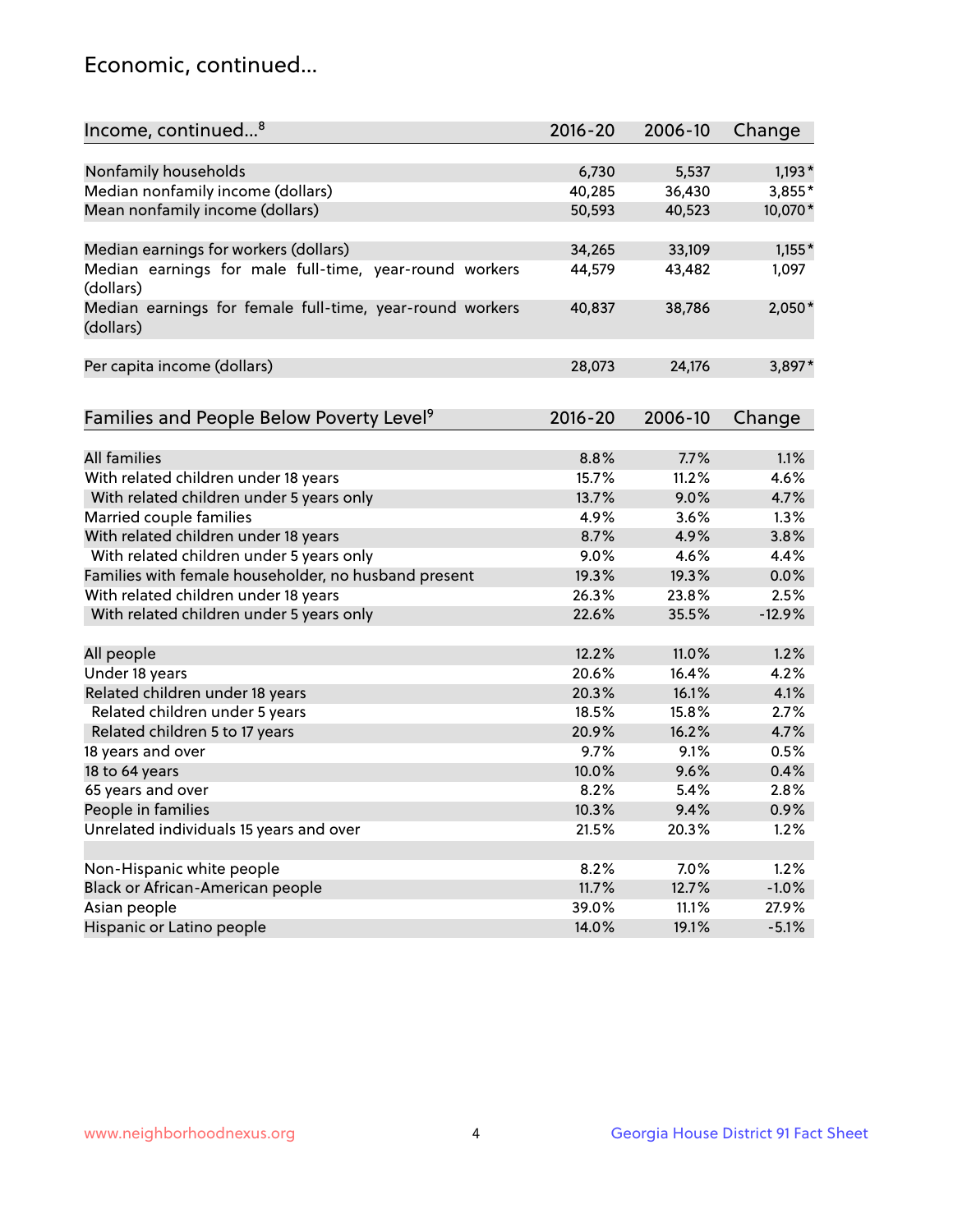## Employment

| Employment Status <sup>10</sup>                                             | $2016 - 20$ | 2006-10 | Change     |
|-----------------------------------------------------------------------------|-------------|---------|------------|
|                                                                             |             |         |            |
| Population 16 years and over                                                | 45,310      | 39,917  | 5,393*     |
| In labor force                                                              | 66.4%       | 71.7%   | $-5.2%$ *  |
| Civilian labor force                                                        | 66.3%       | 71.1%   | $-4.8\%$ * |
| Employed                                                                    | 62.3%       | 62.5%   | $-0.2%$    |
| Unemployed                                                                  | 4.0%        | 8.7%    | $-4.6%$    |
| <b>Armed Forces</b>                                                         | 0.1%        | 0.5%    | $-0.4%$    |
| Not in labor force                                                          | 33.6%       | 28.3%   | $5.2\%$ *  |
| Civilian labor force                                                        | 30,062      |         | 1,662      |
|                                                                             |             | 28,401  |            |
| <b>Unemployment Rate</b>                                                    | 6.1%        | 12.2%   | $-6.1%$    |
| Females 16 years and over                                                   | 23,580      | 21,051  | $2,530*$   |
| In labor force                                                              | 63.2%       | 67.7%   | $-4.5%$    |
| Civilian labor force                                                        | 63.2%       | 67.6%   | $-4.4%$    |
| Employed                                                                    | 59.8%       | 59.0%   | 0.8%       |
|                                                                             |             |         |            |
| Own children of the householder under 6 years                               | 3,709       | 4,428   | $-719$     |
| All parents in family in labor force                                        | 64.1%       | 72.9%   | $-8.7%$    |
| Own children of the householder 6 to 17 years                               | 8,647       | 8,543   | 105        |
| All parents in family in labor force                                        | 75.6%       | 80.1%   | $-4.5%$    |
|                                                                             |             |         |            |
| Industry <sup>11</sup>                                                      | $2016 - 20$ | 2006-10 | Change     |
|                                                                             |             |         |            |
| Civilian employed population 16 years and over                              | 28,230      | 24,933  | $3,297*$   |
| Agriculture, forestry, fishing and hunting, and mining                      | 0.1%        | 0.2%    | $-0.1%$    |
| Construction                                                                | 5.6%        | 7.9%    | $-2.3%$    |
| Manufacturing                                                               | 6.8%        | 6.6%    | 0.2%       |
| Wholesale trade                                                             | 3.0%        | 4.1%    | $-1.2%$    |
| Retail trade                                                                | 11.4%       | 11.0%   | 0.4%       |
| Transportation and warehousing, and utilities                               | 12.5%       | 10.9%   | 1.5%       |
| Information                                                                 | 3.2%        | 4.3%    | $-1.1%$    |
| Finance and insurance, and real estate and rental and leasing               | 6.2%        | 7.5%    | $-1.3%$    |
| Professional, scientific, and management, and administrative                | 10.6%       | 9.4%    | 1.2%       |
| and waste management services                                               |             |         |            |
| Educational services, and health care and social assistance                 | 21.9%       | 19.8%   | 2.0%       |
| Arts, entertainment, and recreation, and accommodation and<br>food services | 7.8%        | 5.8%    | $2.0\%$ *  |
| Other services, except public administration                                | 4.2%        | 4.8%    | $-0.6%$    |
| Public administration                                                       | 6.9%        | 7.7%    | $-0.8%$    |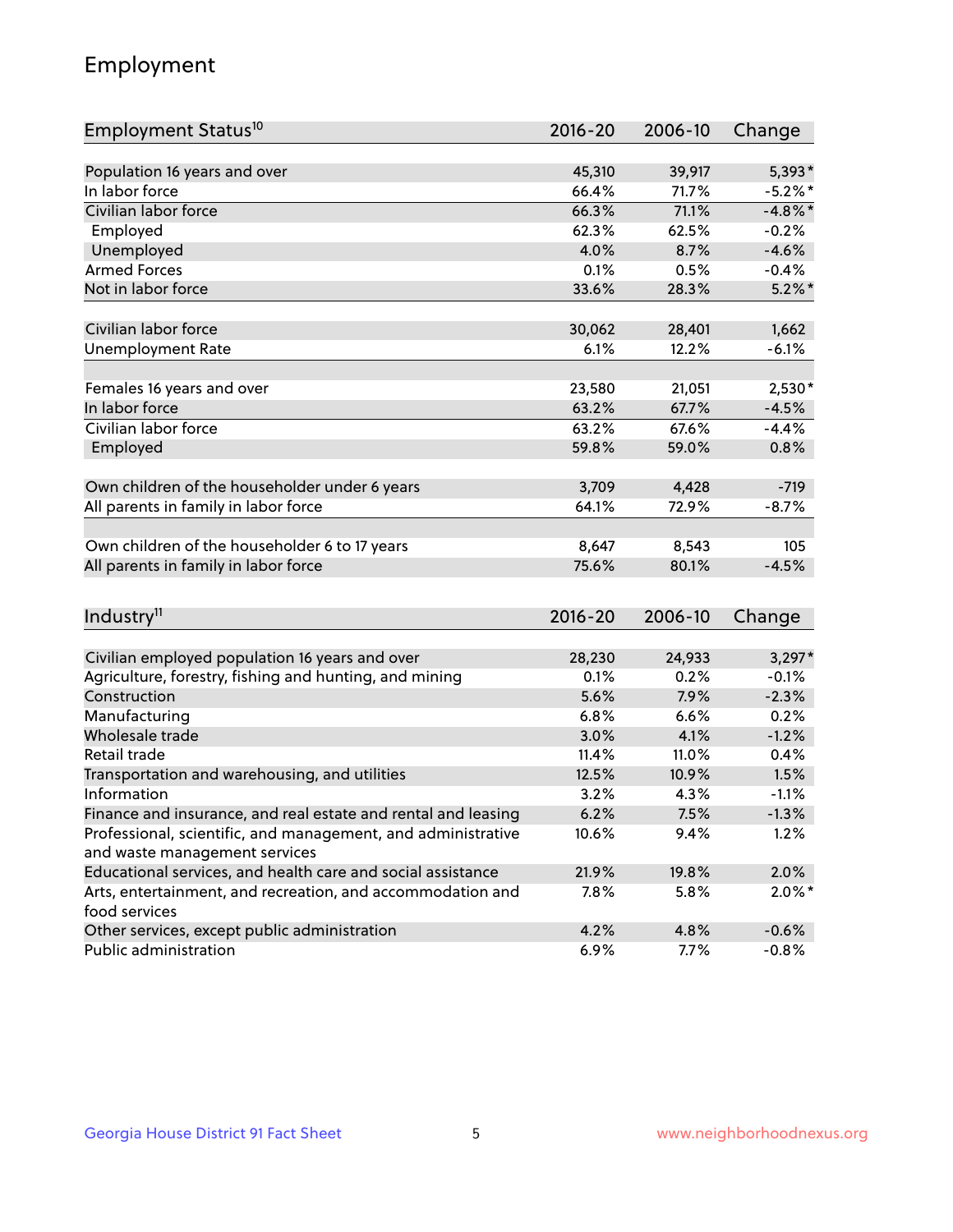## Employment, continued...

| Occupation <sup>12</sup>                                     | $2016 - 20$ | 2006-10 | Change     |
|--------------------------------------------------------------|-------------|---------|------------|
| Civilian employed population 16 years and over               | 28,230      | 24,933  | $3,297*$   |
| Management, business, science, and arts occupations          | 33.1%       | 30.7%   | 2.4%       |
| Service occupations                                          | 14.6%       | 15.0%   | $-0.4%$    |
| Sales and office occupations                                 | 25.8%       | 30.7%   | $-4.8\%$ * |
| Natural<br>and<br>resources,<br>construction,<br>maintenance | 9.4%        | 9.8%    | $-0.4%$    |
| occupations                                                  |             |         |            |
| Production, transportation, and material moving occupations  | 17.0%       | 13.8%   | $3.2\%$ *  |
| Class of Worker <sup>13</sup>                                | $2016 - 20$ | 2006-10 | Change     |
| Civilian employed population 16 years and over               | 28,230      | 24,933  | $3,297*$   |
| Private wage and salary workers                              | 78.7%       | 76.6%   | 2.1%       |
| Government workers                                           | 16.5%       | 19.1%   | $-2.6%$    |
| Self-employed in own not incorporated business workers       | 4.0%        | 4.1%    | $-0.1%$    |
| Unpaid family workers                                        | 0.7%        | 0.2%    | 0.5%       |
|                                                              |             |         |            |
| Job Flows <sup>14</sup>                                      | 2019        | 2010    | Change     |
| Total Jobs in district                                       | 7,170       | 6,406   | 764        |
| Held by residents of district                                | 9.1%        | 8.1%    | 0.9%       |
| Held by non-residents of district                            | 90.9%       | 91.9%   | $-0.9%$    |
|                                                              |             |         |            |
| Jobs by Industry Sector <sup>15</sup>                        | 2019        | 2010    | Change     |
| Total Jobs in district                                       | 7,170       | 6,406   | 764        |
| Goods Producing sectors                                      | 4.0%        | 4.5%    | $-0.6%$    |
| Trade, Transportation, and Utilities sectors                 | 36.3%       | 26.2%   | 10.1%      |
| All Other Services sectors                                   | 59.7%       | 69.2%   | $-9.5%$    |
|                                                              |             |         |            |
| Total Jobs in district held by district residents            | 649         | 522     | 127        |
| <b>Goods Producing sectors</b>                               | 6.6%        | 7.7%    | $-1.0%$    |
| Trade, Transportation, and Utilities sectors                 | 23.6%       | 15.3%   | 8.2%       |
| All Other Services sectors                                   | 69.8%       | 77.0%   | $-7.2%$    |
|                                                              |             |         |            |
| Jobs by Earnings <sup>16</sup>                               | 2019        | 2010    | Change     |
| Total Jobs in district                                       | 7,170       | 6,406   | 764        |
| Jobs with earnings \$1250/month or less                      | 37.6%       | 39.8%   | $-2.2%$    |
| Jobs with earnings \$1251/month to \$3333/month              | 37.7%       | 37.4%   | 0.3%       |
| Jobs with earnings greater than \$3333/month                 | 24.7%       | 22.8%   | 1.9%       |
|                                                              |             |         |            |
| Total Jobs in district held by district residents            | 649         | 522     | 127        |
| Jobs with earnings \$1250/month or less                      | 43.9%       | 47.5%   | $-3.6%$    |
| Jobs with earnings \$1251/month to \$3333/month              | 36.2%       | 34.1%   | 2.1%       |
| Jobs with earnings greater than \$3333/month                 | 19.9%       | 18.4%   | 1.5%       |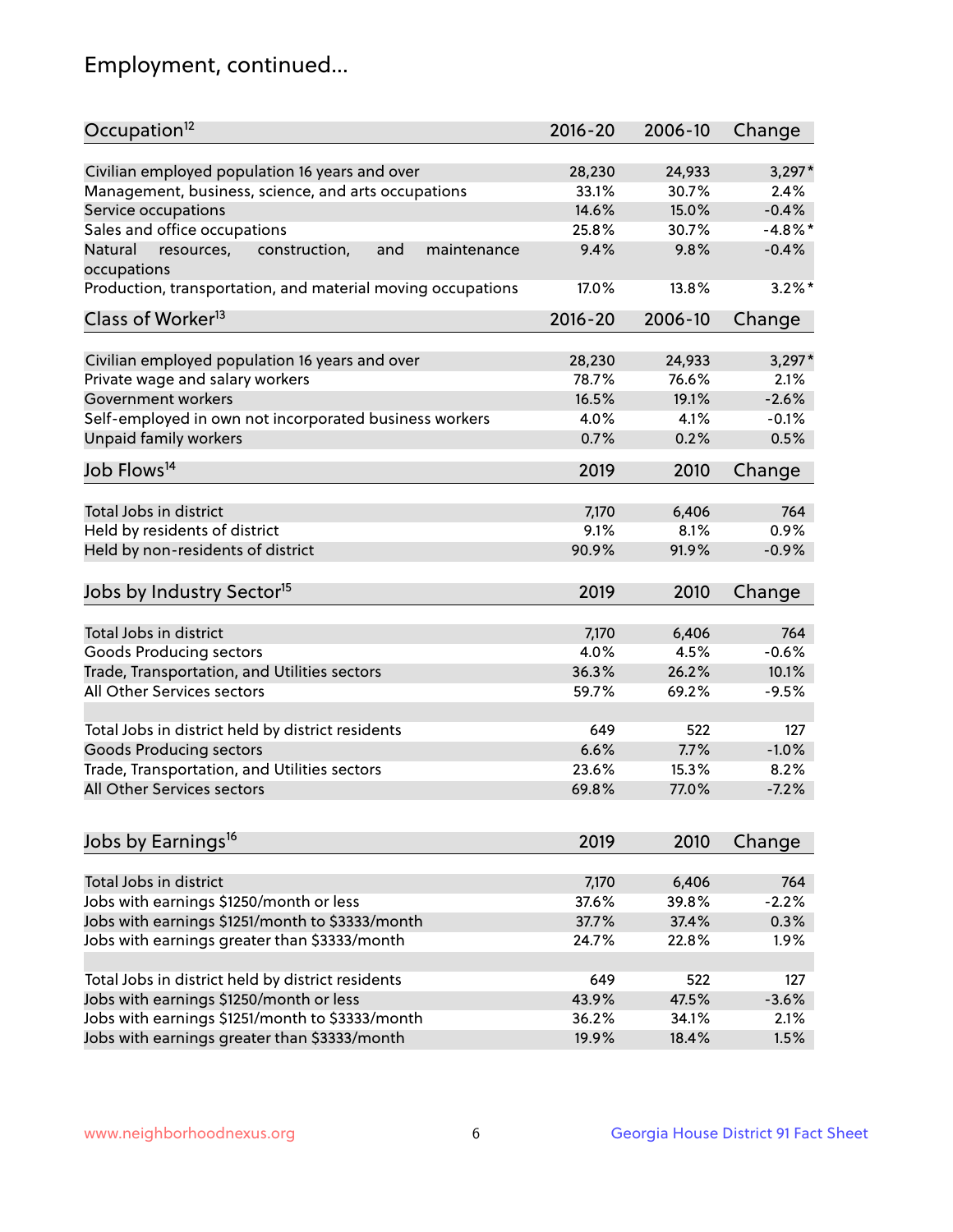## Employment, continued...

| Jobs by Age of Worker <sup>17</sup>               | 2019  | 2010  | Change   |
|---------------------------------------------------|-------|-------|----------|
|                                                   |       |       |          |
| Total Jobs in district                            | 7,170 | 6,406 | 764      |
| Jobs with workers age 29 or younger               | 30.5% | 29.5% | 1.0%     |
| Jobs with workers age 30 to 54                    | 48.8% | 54.9% | $-6.1%$  |
| Jobs with workers age 55 or older                 | 20.7% | 15.6% | 5.1%     |
|                                                   |       |       |          |
| Total Jobs in district held by district residents | 649   | 522   | 127      |
| Jobs with workers age 29 or younger               | 29.4% | 27.8% | 1.7%     |
| Jobs with workers age 30 to 54                    | 41.9% | 54.0% | $-12.1%$ |
| Jobs with workers age 55 or older                 | 28.7% | 18.2% | 10.5%    |

#### Education

| School Enrollment <sup>18</sup>                | $2016 - 20$ | 2006-10 | Change               |
|------------------------------------------------|-------------|---------|----------------------|
|                                                |             |         |                      |
| Population 3 years and over enrolled in school | 13,980      | 15,017  | $-1,037$             |
| Nursery school, preschool                      | 8.4%        | 7.4%    | $1.0\%$              |
| Kindergarten                                   | 4.0%        | 5.7%    | $-1.7%$              |
| Elementary school (grades 1-8)                 | 42.6%       | 38.0%   | 4.6%*                |
| High school (grades 9-12)                      | 26.9%       | 25.4%   | 1.5%                 |
| College or graduate school                     | 18.2%       | 23.5%   | $-5.3\%$ *           |
| Educational Attainment <sup>19</sup>           | $2016 - 20$ | 2006-10 | Change               |
|                                                |             |         |                      |
| Population 25 years and over                   | 38,795      | 33,831  | 4,964*               |
| Less than 9th grade                            | 2.5%        | 2.6%    | $-0.1%$              |
| 9th to 12th grade, no diploma                  | 7.3%        | 8.9%    | $-1.6%$              |
| High school graduate (includes equivalency)    | 33.0%       | 29.6%   | $3.4\%$ <sup>*</sup> |
| Some college, no degree                        | 22.6%       | 25.8%   | $-3.2\%$ *           |
| Associate's degree                             | 9.0%        | 8.1%    | $0.9\%$              |
| Bachelor's degree                              | 15.5%       | 17.9%   | $-2.4\%$ *           |
| Graduate or professional degree                | 10.1%       | $7.1\%$ | $3.0\%$ *            |
|                                                |             |         |                      |
| Percent high school graduate or higher         | 90.2%       | 88.5%   | 1.7%                 |
| Percent bachelor's degree or higher            | 25.6%       | 25.0%   | 0.6%                 |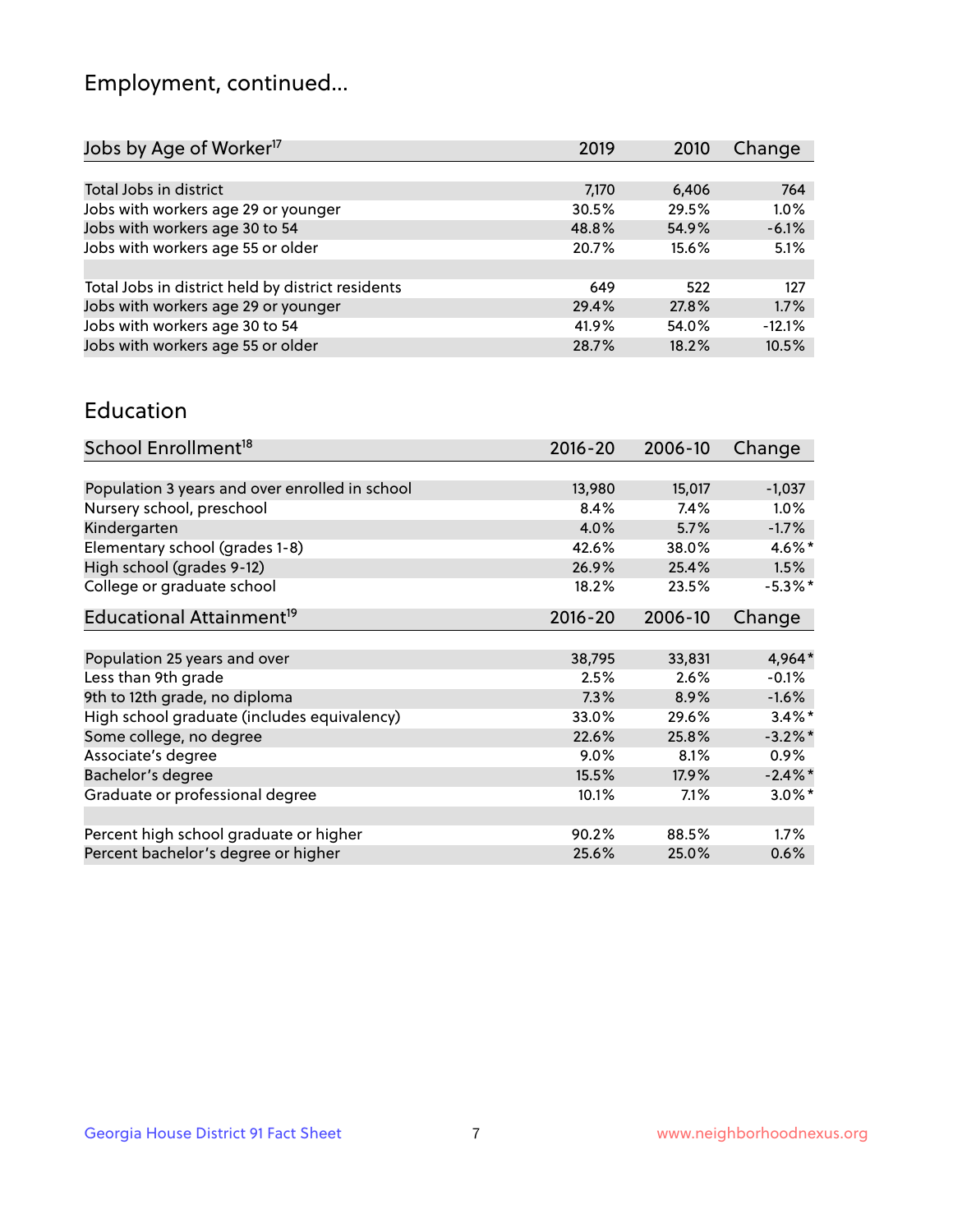## Housing

| Total households<br>19,073<br>$1,505*$<br>20,578<br>Family households (families)<br>67.3%<br>71.0%<br>$-3.7%$ *<br>With own children under 18 years<br>27.9%<br>34.3%<br>$-6.4\%$ *<br>Married-couple family<br>46.2%<br>48.0%<br>$-1.8%$<br>With own children of the householder under 18 years<br>16.8%<br>20.2%<br>$-3.4\%$ *<br>Male householder, no wife present, family<br>4.4%<br>5.8%<br>$-1.4%$<br>With own children of the householder under 18 years<br>$-2.3\%$ *<br>1.3%<br>3.7%<br>Female householder, no husband present, family<br>16.8%<br>17.2%<br>$-0.4%$<br>With own children of the householder under 18 years<br>9.8%<br>$-0.6%$<br>10.4%<br>Nonfamily households<br>32.7%<br>29.0%<br>$3.7\%$ *<br>Householder living alone<br>28.8%<br>24.5%<br>$4.3\%$ *<br>65 years and over<br>7.9%<br>3.8%<br>$4.1\%$ *<br>32.2%<br>$-6.1\%$ *<br>Households with one or more people under 18 years<br>38.3%<br>Households with one or more people 65 years and over<br>15.4%<br>26.9%<br>$11.5\%$ *<br>2.72<br>Average household size<br>2.77<br>0.05<br>Average family size<br>3.39<br>3.25<br>0.13<br>Housing Occupancy <sup>21</sup><br>2016-20<br>2006-10<br>Change<br>Total housing units<br>22,215<br>21,744<br>471*<br>4.9%*<br>Occupied housing units<br>92.6%<br>87.7%<br>Vacant housing units<br>$-4.9\%*$<br>7.4%<br>12.3%<br>$-4.0*$<br>1.3<br>5.3<br>Homeowner vacancy rate<br>6.3<br>8.3<br>$-2.0$<br>Units in Structure <sup>22</sup><br>2016-20<br>2006-10<br>Change<br>Total housing units<br>22,215<br>21,744<br>$471*$<br>1-unit, detached<br>1.9%<br>81.6%<br>79.7%<br>3.4%<br>4.3%<br>$-0.9%$<br>1-unit, attached<br>0.6%<br>1.2%<br>$-0.5%$<br>2 units<br>1.7%<br>1.3%<br>0.3%<br>3 or 4 units | Households by Type <sup>20</sup> | 2016-20 | 2006-10 | Change  |
|-----------------------------------------------------------------------------------------------------------------------------------------------------------------------------------------------------------------------------------------------------------------------------------------------------------------------------------------------------------------------------------------------------------------------------------------------------------------------------------------------------------------------------------------------------------------------------------------------------------------------------------------------------------------------------------------------------------------------------------------------------------------------------------------------------------------------------------------------------------------------------------------------------------------------------------------------------------------------------------------------------------------------------------------------------------------------------------------------------------------------------------------------------------------------------------------------------------------------------------------------------------------------------------------------------------------------------------------------------------------------------------------------------------------------------------------------------------------------------------------------------------------------------------------------------------------------------------------------------------------------------------------------------------------------------------------------------------------------------------|----------------------------------|---------|---------|---------|
|                                                                                                                                                                                                                                                                                                                                                                                                                                                                                                                                                                                                                                                                                                                                                                                                                                                                                                                                                                                                                                                                                                                                                                                                                                                                                                                                                                                                                                                                                                                                                                                                                                                                                                                                   |                                  |         |         |         |
|                                                                                                                                                                                                                                                                                                                                                                                                                                                                                                                                                                                                                                                                                                                                                                                                                                                                                                                                                                                                                                                                                                                                                                                                                                                                                                                                                                                                                                                                                                                                                                                                                                                                                                                                   |                                  |         |         |         |
|                                                                                                                                                                                                                                                                                                                                                                                                                                                                                                                                                                                                                                                                                                                                                                                                                                                                                                                                                                                                                                                                                                                                                                                                                                                                                                                                                                                                                                                                                                                                                                                                                                                                                                                                   |                                  |         |         |         |
|                                                                                                                                                                                                                                                                                                                                                                                                                                                                                                                                                                                                                                                                                                                                                                                                                                                                                                                                                                                                                                                                                                                                                                                                                                                                                                                                                                                                                                                                                                                                                                                                                                                                                                                                   |                                  |         |         |         |
|                                                                                                                                                                                                                                                                                                                                                                                                                                                                                                                                                                                                                                                                                                                                                                                                                                                                                                                                                                                                                                                                                                                                                                                                                                                                                                                                                                                                                                                                                                                                                                                                                                                                                                                                   |                                  |         |         |         |
|                                                                                                                                                                                                                                                                                                                                                                                                                                                                                                                                                                                                                                                                                                                                                                                                                                                                                                                                                                                                                                                                                                                                                                                                                                                                                                                                                                                                                                                                                                                                                                                                                                                                                                                                   |                                  |         |         |         |
|                                                                                                                                                                                                                                                                                                                                                                                                                                                                                                                                                                                                                                                                                                                                                                                                                                                                                                                                                                                                                                                                                                                                                                                                                                                                                                                                                                                                                                                                                                                                                                                                                                                                                                                                   |                                  |         |         |         |
|                                                                                                                                                                                                                                                                                                                                                                                                                                                                                                                                                                                                                                                                                                                                                                                                                                                                                                                                                                                                                                                                                                                                                                                                                                                                                                                                                                                                                                                                                                                                                                                                                                                                                                                                   |                                  |         |         |         |
|                                                                                                                                                                                                                                                                                                                                                                                                                                                                                                                                                                                                                                                                                                                                                                                                                                                                                                                                                                                                                                                                                                                                                                                                                                                                                                                                                                                                                                                                                                                                                                                                                                                                                                                                   |                                  |         |         |         |
|                                                                                                                                                                                                                                                                                                                                                                                                                                                                                                                                                                                                                                                                                                                                                                                                                                                                                                                                                                                                                                                                                                                                                                                                                                                                                                                                                                                                                                                                                                                                                                                                                                                                                                                                   |                                  |         |         |         |
|                                                                                                                                                                                                                                                                                                                                                                                                                                                                                                                                                                                                                                                                                                                                                                                                                                                                                                                                                                                                                                                                                                                                                                                                                                                                                                                                                                                                                                                                                                                                                                                                                                                                                                                                   |                                  |         |         |         |
|                                                                                                                                                                                                                                                                                                                                                                                                                                                                                                                                                                                                                                                                                                                                                                                                                                                                                                                                                                                                                                                                                                                                                                                                                                                                                                                                                                                                                                                                                                                                                                                                                                                                                                                                   |                                  |         |         |         |
|                                                                                                                                                                                                                                                                                                                                                                                                                                                                                                                                                                                                                                                                                                                                                                                                                                                                                                                                                                                                                                                                                                                                                                                                                                                                                                                                                                                                                                                                                                                                                                                                                                                                                                                                   |                                  |         |         |         |
|                                                                                                                                                                                                                                                                                                                                                                                                                                                                                                                                                                                                                                                                                                                                                                                                                                                                                                                                                                                                                                                                                                                                                                                                                                                                                                                                                                                                                                                                                                                                                                                                                                                                                                                                   |                                  |         |         |         |
|                                                                                                                                                                                                                                                                                                                                                                                                                                                                                                                                                                                                                                                                                                                                                                                                                                                                                                                                                                                                                                                                                                                                                                                                                                                                                                                                                                                                                                                                                                                                                                                                                                                                                                                                   |                                  |         |         |         |
|                                                                                                                                                                                                                                                                                                                                                                                                                                                                                                                                                                                                                                                                                                                                                                                                                                                                                                                                                                                                                                                                                                                                                                                                                                                                                                                                                                                                                                                                                                                                                                                                                                                                                                                                   |                                  |         |         |         |
|                                                                                                                                                                                                                                                                                                                                                                                                                                                                                                                                                                                                                                                                                                                                                                                                                                                                                                                                                                                                                                                                                                                                                                                                                                                                                                                                                                                                                                                                                                                                                                                                                                                                                                                                   |                                  |         |         |         |
|                                                                                                                                                                                                                                                                                                                                                                                                                                                                                                                                                                                                                                                                                                                                                                                                                                                                                                                                                                                                                                                                                                                                                                                                                                                                                                                                                                                                                                                                                                                                                                                                                                                                                                                                   |                                  |         |         |         |
|                                                                                                                                                                                                                                                                                                                                                                                                                                                                                                                                                                                                                                                                                                                                                                                                                                                                                                                                                                                                                                                                                                                                                                                                                                                                                                                                                                                                                                                                                                                                                                                                                                                                                                                                   |                                  |         |         |         |
|                                                                                                                                                                                                                                                                                                                                                                                                                                                                                                                                                                                                                                                                                                                                                                                                                                                                                                                                                                                                                                                                                                                                                                                                                                                                                                                                                                                                                                                                                                                                                                                                                                                                                                                                   |                                  |         |         |         |
|                                                                                                                                                                                                                                                                                                                                                                                                                                                                                                                                                                                                                                                                                                                                                                                                                                                                                                                                                                                                                                                                                                                                                                                                                                                                                                                                                                                                                                                                                                                                                                                                                                                                                                                                   |                                  |         |         |         |
|                                                                                                                                                                                                                                                                                                                                                                                                                                                                                                                                                                                                                                                                                                                                                                                                                                                                                                                                                                                                                                                                                                                                                                                                                                                                                                                                                                                                                                                                                                                                                                                                                                                                                                                                   |                                  |         |         |         |
|                                                                                                                                                                                                                                                                                                                                                                                                                                                                                                                                                                                                                                                                                                                                                                                                                                                                                                                                                                                                                                                                                                                                                                                                                                                                                                                                                                                                                                                                                                                                                                                                                                                                                                                                   |                                  |         |         |         |
|                                                                                                                                                                                                                                                                                                                                                                                                                                                                                                                                                                                                                                                                                                                                                                                                                                                                                                                                                                                                                                                                                                                                                                                                                                                                                                                                                                                                                                                                                                                                                                                                                                                                                                                                   |                                  |         |         |         |
|                                                                                                                                                                                                                                                                                                                                                                                                                                                                                                                                                                                                                                                                                                                                                                                                                                                                                                                                                                                                                                                                                                                                                                                                                                                                                                                                                                                                                                                                                                                                                                                                                                                                                                                                   |                                  |         |         |         |
|                                                                                                                                                                                                                                                                                                                                                                                                                                                                                                                                                                                                                                                                                                                                                                                                                                                                                                                                                                                                                                                                                                                                                                                                                                                                                                                                                                                                                                                                                                                                                                                                                                                                                                                                   |                                  |         |         |         |
|                                                                                                                                                                                                                                                                                                                                                                                                                                                                                                                                                                                                                                                                                                                                                                                                                                                                                                                                                                                                                                                                                                                                                                                                                                                                                                                                                                                                                                                                                                                                                                                                                                                                                                                                   |                                  |         |         |         |
|                                                                                                                                                                                                                                                                                                                                                                                                                                                                                                                                                                                                                                                                                                                                                                                                                                                                                                                                                                                                                                                                                                                                                                                                                                                                                                                                                                                                                                                                                                                                                                                                                                                                                                                                   | Rental vacancy rate              |         |         |         |
|                                                                                                                                                                                                                                                                                                                                                                                                                                                                                                                                                                                                                                                                                                                                                                                                                                                                                                                                                                                                                                                                                                                                                                                                                                                                                                                                                                                                                                                                                                                                                                                                                                                                                                                                   |                                  |         |         |         |
|                                                                                                                                                                                                                                                                                                                                                                                                                                                                                                                                                                                                                                                                                                                                                                                                                                                                                                                                                                                                                                                                                                                                                                                                                                                                                                                                                                                                                                                                                                                                                                                                                                                                                                                                   |                                  |         |         |         |
|                                                                                                                                                                                                                                                                                                                                                                                                                                                                                                                                                                                                                                                                                                                                                                                                                                                                                                                                                                                                                                                                                                                                                                                                                                                                                                                                                                                                                                                                                                                                                                                                                                                                                                                                   |                                  |         |         |         |
|                                                                                                                                                                                                                                                                                                                                                                                                                                                                                                                                                                                                                                                                                                                                                                                                                                                                                                                                                                                                                                                                                                                                                                                                                                                                                                                                                                                                                                                                                                                                                                                                                                                                                                                                   |                                  |         |         |         |
|                                                                                                                                                                                                                                                                                                                                                                                                                                                                                                                                                                                                                                                                                                                                                                                                                                                                                                                                                                                                                                                                                                                                                                                                                                                                                                                                                                                                                                                                                                                                                                                                                                                                                                                                   |                                  |         |         |         |
|                                                                                                                                                                                                                                                                                                                                                                                                                                                                                                                                                                                                                                                                                                                                                                                                                                                                                                                                                                                                                                                                                                                                                                                                                                                                                                                                                                                                                                                                                                                                                                                                                                                                                                                                   |                                  |         |         |         |
|                                                                                                                                                                                                                                                                                                                                                                                                                                                                                                                                                                                                                                                                                                                                                                                                                                                                                                                                                                                                                                                                                                                                                                                                                                                                                                                                                                                                                                                                                                                                                                                                                                                                                                                                   |                                  |         |         |         |
|                                                                                                                                                                                                                                                                                                                                                                                                                                                                                                                                                                                                                                                                                                                                                                                                                                                                                                                                                                                                                                                                                                                                                                                                                                                                                                                                                                                                                                                                                                                                                                                                                                                                                                                                   |                                  |         |         |         |
|                                                                                                                                                                                                                                                                                                                                                                                                                                                                                                                                                                                                                                                                                                                                                                                                                                                                                                                                                                                                                                                                                                                                                                                                                                                                                                                                                                                                                                                                                                                                                                                                                                                                                                                                   | 5 to 9 units                     | 2.7%    | 3.5%    | $-0.7%$ |
| 4.0%<br>3.9%<br>0.1%                                                                                                                                                                                                                                                                                                                                                                                                                                                                                                                                                                                                                                                                                                                                                                                                                                                                                                                                                                                                                                                                                                                                                                                                                                                                                                                                                                                                                                                                                                                                                                                                                                                                                                              | 10 to 19 units                   |         |         |         |
| 1.5%<br>$-1.2%$<br>2.6%                                                                                                                                                                                                                                                                                                                                                                                                                                                                                                                                                                                                                                                                                                                                                                                                                                                                                                                                                                                                                                                                                                                                                                                                                                                                                                                                                                                                                                                                                                                                                                                                                                                                                                           | 20 or more units                 |         |         |         |
| 4.6%<br>3.5%<br>1.1%                                                                                                                                                                                                                                                                                                                                                                                                                                                                                                                                                                                                                                                                                                                                                                                                                                                                                                                                                                                                                                                                                                                                                                                                                                                                                                                                                                                                                                                                                                                                                                                                                                                                                                              | Mobile home                      |         |         |         |
| 0.0%<br>0.0%<br>$-0.0%$                                                                                                                                                                                                                                                                                                                                                                                                                                                                                                                                                                                                                                                                                                                                                                                                                                                                                                                                                                                                                                                                                                                                                                                                                                                                                                                                                                                                                                                                                                                                                                                                                                                                                                           | Boat, RV, van, etc.              |         |         |         |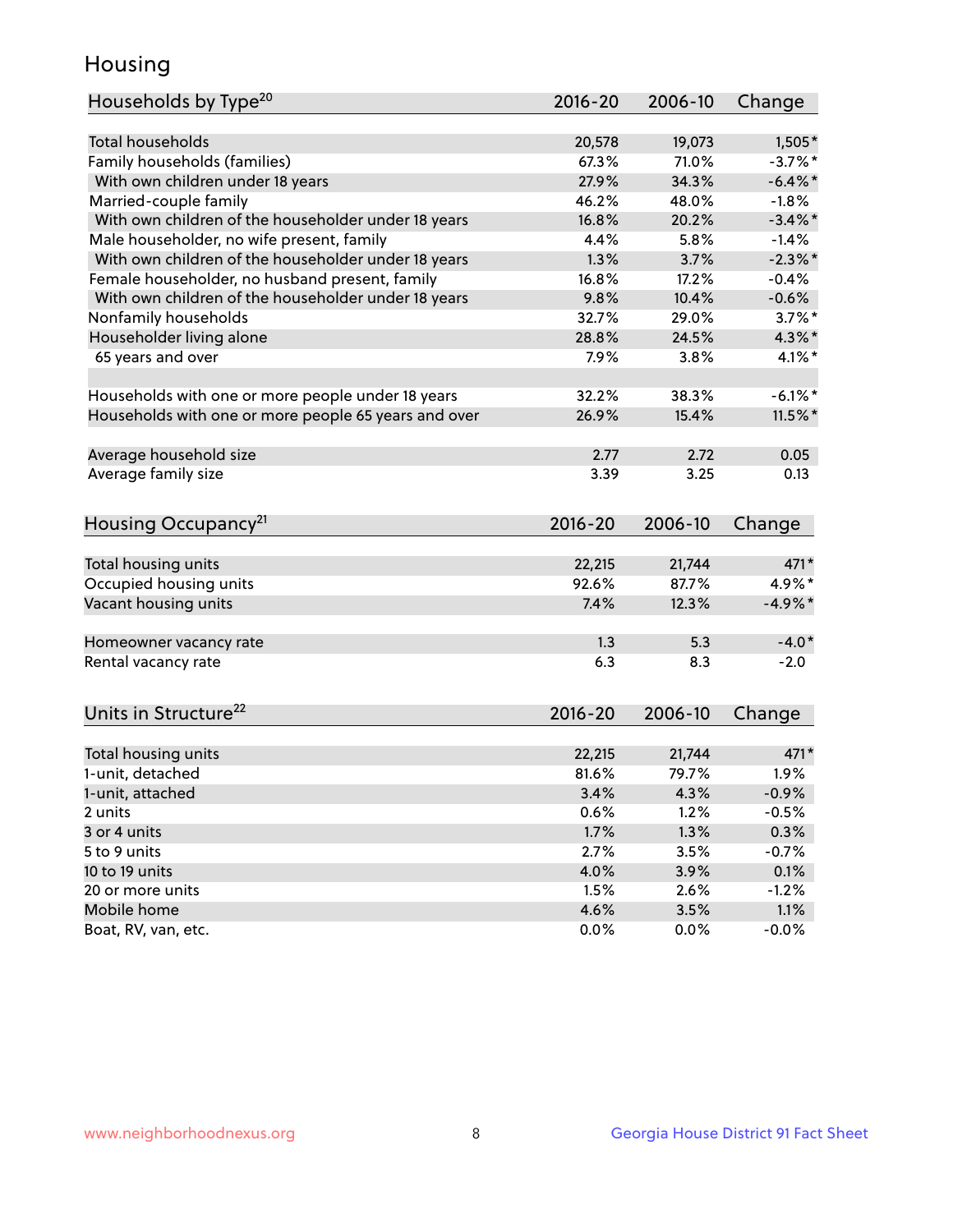## Housing, Continued...

| Year Structure Built <sup>23</sup>             | 2016-20     | 2006-10 | Change      |
|------------------------------------------------|-------------|---------|-------------|
| Total housing units                            | 22,215      | 21,744  | 471*        |
| Built 2014 or later                            | 1.5%        | (X)     | (X)         |
| Built 2010 to 2013                             | 1.4%        | (X)     | (X)         |
| Built 2000 to 2009                             | 23.4%       | 29.5%   | $-6.2\%$ *  |
| Built 1990 to 1999                             | 25.5%       | 22.9%   | 2.6%        |
| Built 1980 to 1989                             | 24.1%       | 23.3%   | 0.8%        |
| Built 1970 to 1979                             | 16.5%       | 13.8%   | $2.6\%$ *   |
| Built 1960 to 1969                             | 5.3%        | 6.3%    | $-1.1%$     |
| Built 1950 to 1959                             | 1.7%        | 1.8%    | $-0.1%$     |
| Built 1940 to 1949                             | 0.3%        | 0.8%    | $-0.5%$     |
| Built 1939 or earlier                          | 0.6%        | 1.6%    | $-1.0%$     |
|                                                |             |         |             |
| Housing Tenure <sup>24</sup>                   | $2016 - 20$ | 2006-10 | Change      |
| Occupied housing units                         | 20,578      | 19,073  | $1,505*$    |
| Owner-occupied                                 | 67.5%       | 76.6%   | $-9.2%$ *   |
| Renter-occupied                                | 32.5%       | 23.4%   | $9.2\%$ *   |
|                                                |             |         |             |
| Average household size of owner-occupied unit  | 2.76        | 2.71    | 0.05        |
| Average household size of renter-occupied unit | 2.78        | 2.73    | 0.06        |
| Residence 1 Year Ago <sup>25</sup>             | $2016 - 20$ | 2006-10 | Change      |
| Population 1 year and over                     | 56,473      | 51,263  | $5,210*$    |
| Same house                                     | 85.3%       | 83.7%   | 1.6%        |
| Different house in the U.S.                    | 14.6%       | 16.1%   | $-1.6%$     |
| Same county                                    | 7.7%        | 6.6%    | 1.1%        |
| Different county                               | 6.9%        | 9.6%    | $-2.7\%$ *  |
| Same state                                     | 4.2%        | 6.9%    | $-2.7%$ *   |
| Different state                                | 2.7%        | 2.7%    | 0.0%        |
| Abroad                                         | 0.1%        | 0.1%    | $-0.0%$     |
| Value of Housing Unit <sup>26</sup>            | $2016 - 20$ | 2006-10 | Change      |
|                                                |             |         |             |
| Owner-occupied units                           | 13,881      | 14,616  | $-735*$     |
| Less than \$50,000                             | 6.4%        | 4.4%    | 2.1%        |
| \$50,000 to \$99,999                           | 12.7%       | 10.3%   | 2.5%        |
| \$100,000 to \$149,999                         | 30.4%       | 34.6%   | $-4.2%$     |
| \$150,000 to \$199,999                         | 19.0%       | 21.7%   | $-2.7%$     |
| \$200,000 to \$299,999                         | 19.5%       | 18.1%   | 1.4%        |
| \$300,000 to \$499,999                         | 9.6%        | 8.7%    | 0.9%        |
| \$500,000 to \$999,999                         | 1.6%        | 1.5%    | 0.1%        |
| \$1,000,000 or more                            | 0.7%        | 0.8%    | $-0.0%$     |
| Median (dollars)                               | 150,896     | 151,379 | $-483$      |
| Mortgage Status <sup>27</sup>                  | $2016 - 20$ | 2006-10 | Change      |
| Owner-occupied units                           | 13,881      | 14,616  | $-735*$     |
| Housing units with a mortgage                  | 73.5%       | 86.5%   | $-13.0\%$ * |
| Housing units without a mortgage               |             |         | 13.0%*      |
|                                                | 26.5%       | 13.5%   |             |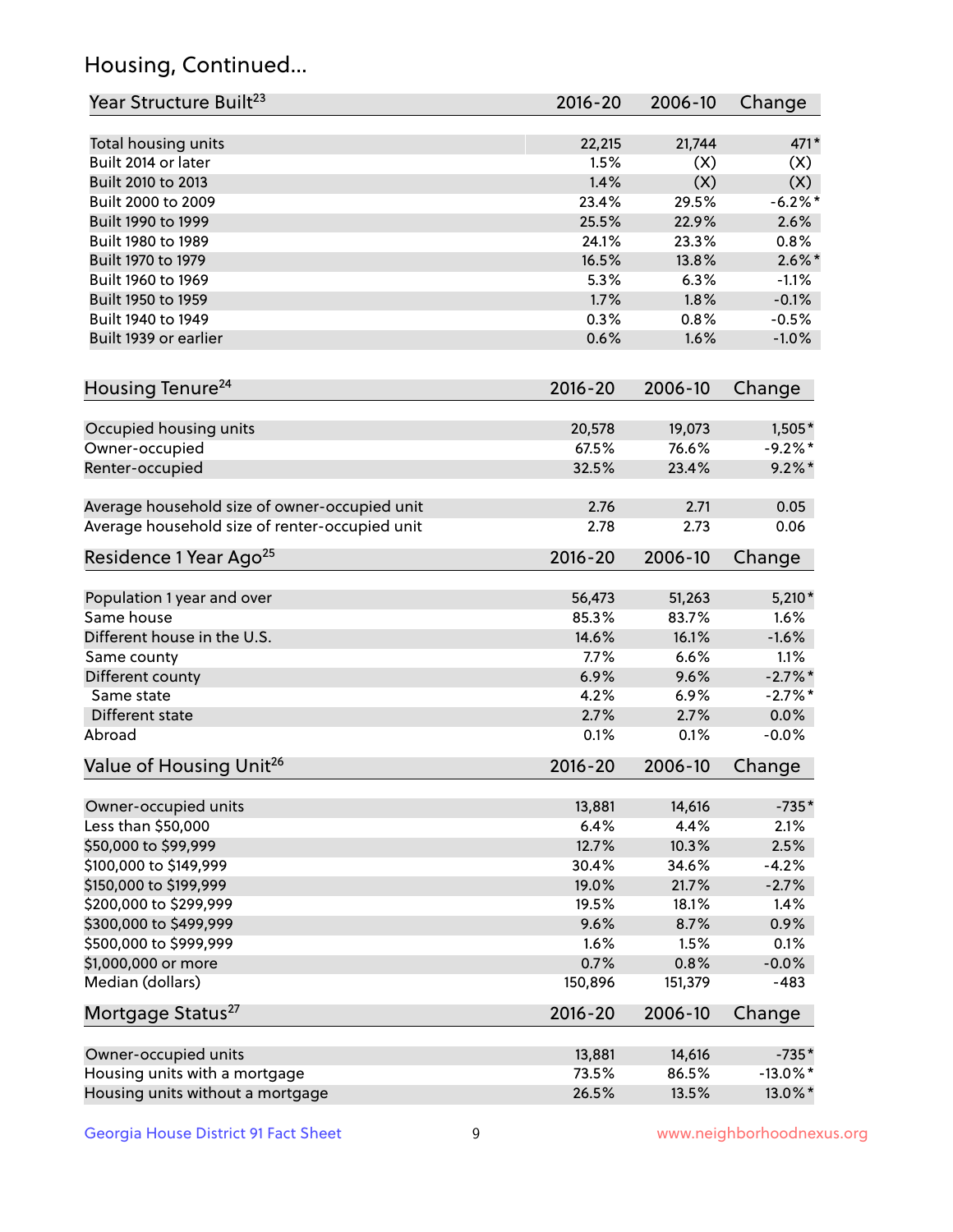## Housing, Continued...

| Selected Monthly Owner Costs <sup>28</sup>                                            | 2016-20     | 2006-10 | Change     |
|---------------------------------------------------------------------------------------|-------------|---------|------------|
| Housing units with a mortgage                                                         | 10,196      | 12,636  | $-2,439*$  |
| Less than \$300                                                                       | 0.0%        | 0.3%    | $-0.3%$    |
| \$300 to \$499                                                                        | 0.6%        | 0.6%    | 0.0%       |
| \$500 to \$999                                                                        | 22.3%       | 16.3%   | $6.0\%$ *  |
| \$1,000 to \$1,499                                                                    | 39.0%       | 41.4%   | $-2.3%$    |
| \$1,500 to \$1,999                                                                    | 23.5%       | 21.7%   | 1.8%       |
| \$2,000 to \$2,999                                                                    | 10.8%       | 15.2%   | $-4.4\%$ * |
| \$3,000 or more                                                                       | 3.7%        | 4.5%    | $-0.8%$    |
| Median (dollars)                                                                      | 1,333       | 1,397   | $-63*$     |
| Housing units without a mortgage                                                      | 3,685       | 1,980   | 1,705*     |
| Less than \$150                                                                       | 1.7%        | 3.9%    | $-2.2%$    |
| \$150 to \$249                                                                        | 11.7%       | 14.8%   | $-3.1%$    |
| \$250 to \$349                                                                        | 16.2%       | 22.6%   | $-6.5%$    |
| \$350 to \$499                                                                        | 36.6%       | 31.0%   | 5.6%       |
| \$500 to \$699                                                                        | 17.2%       | 17.1%   | $0.0\%$    |
| \$700 or more                                                                         | 16.7%       | 10.5%   | 6.2%       |
| Median (dollars)                                                                      | 426         | 384     | 42*        |
| Selected Monthly Owner Costs as a Percentage of<br>Household Income <sup>29</sup>     | $2016 - 20$ | 2006-10 | Change     |
| Housing units with a mortgage (excluding units where<br>SMOCAPI cannot be computed)   | 10,179      | 12,370  | $-2,191*$  |
| Less than 20.0 percent                                                                | 44.6%       | 29.3%   | 15.2%*     |
| 20.0 to 24.9 percent                                                                  | 14.3%       | 18.3%   | $-4.0\%$ * |
| 25.0 to 29.9 percent                                                                  | 9.3%        | 11.8%   | $-2.5%$    |
| 30.0 to 34.9 percent                                                                  | 6.5%        | 11.1%   | $-4.5%$ *  |
| 35.0 percent or more                                                                  | 25.3%       | 29.4%   | $-4.2%$    |
| Not computed                                                                          | 18          | 266     | $-248$     |
| Housing unit without a mortgage (excluding units where<br>SMOCAPI cannot be computed) | 3,637       | 1,915   | $1,722*$   |
| Less than 10.0 percent                                                                | 51.1%       | 41.1%   | 9.9%       |
| 10.0 to 14.9 percent                                                                  | 19.1%       | 20.0%   | $-1.0%$    |
| 15.0 to 19.9 percent                                                                  | 7.2%        | 11.0%   | $-3.8%$    |
| 20.0 to 24.9 percent                                                                  | 8.8%        | 7.2%    | 1.6%       |
| 25.0 to 29.9 percent                                                                  | 2.1%        | 3.8%    | $-1.7%$    |
| 30.0 to 34.9 percent                                                                  | 1.3%        | 2.8%    | $-1.5%$    |
| 35.0 percent or more                                                                  | 10.5%       | 14.0%   | $-3.5%$    |
| Not computed                                                                          | 47          | 65      | $-18$      |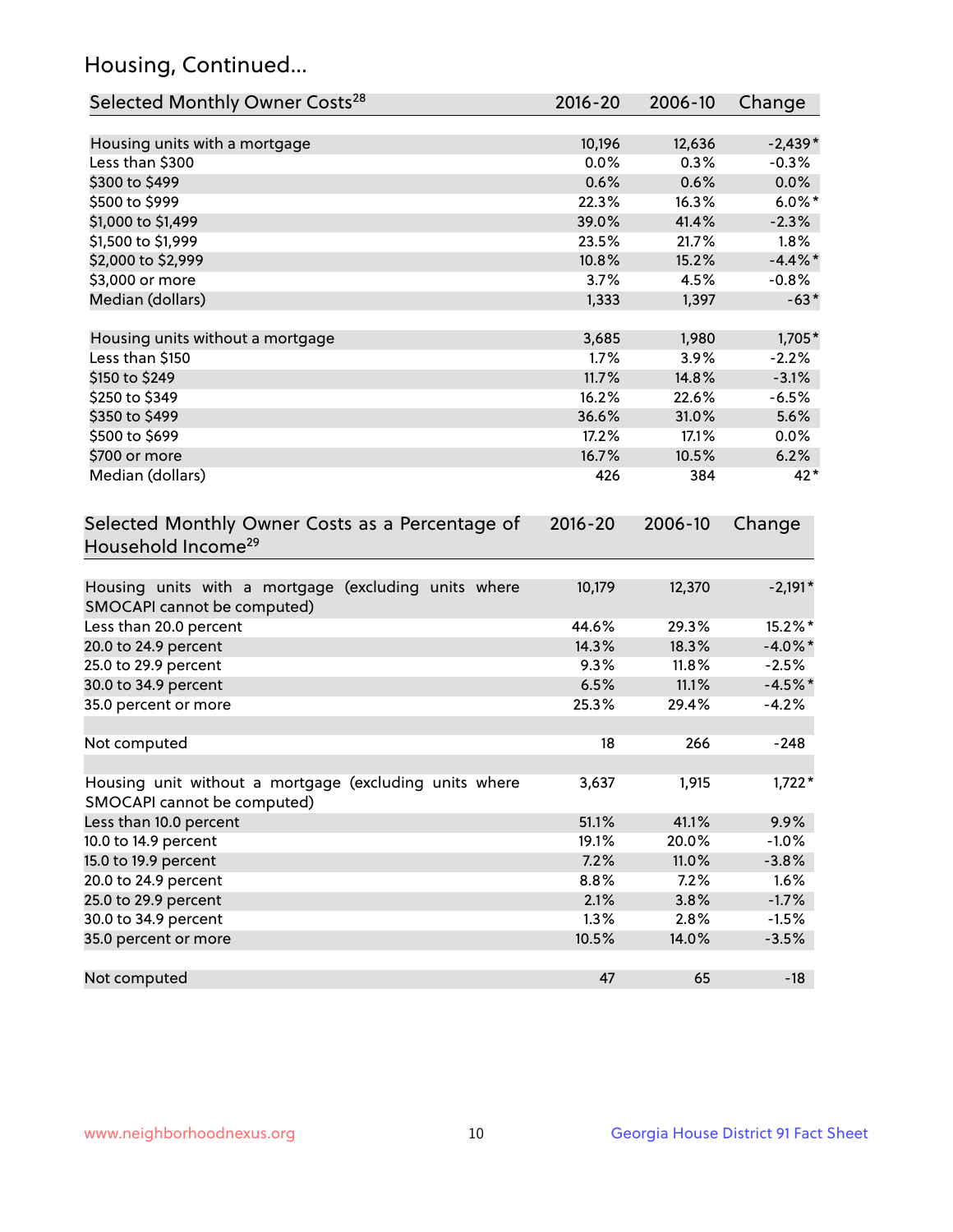## Housing, Continued...

| Gross Rent <sup>30</sup>                                                       | 2016-20     | 2006-10 | Change      |
|--------------------------------------------------------------------------------|-------------|---------|-------------|
|                                                                                |             |         |             |
| Occupied units paying rent                                                     | 6,347       | 4,316   | $2,031*$    |
| Less than \$200                                                                | $0.0\%$     | $0.0\%$ | $0.0\%$     |
| \$200 to \$499                                                                 | 0.7%        | 2.3%    | $-1.7%$     |
| \$500 to \$749                                                                 | $1.1\%$     | 12.5%   | $-11.4\%$   |
| \$750 to \$999                                                                 | 20.1%       | 38.3%   | $-18.2\%$ * |
| \$1,000 to \$1,499                                                             | 60.6%       | 38.6%   | 22.0%*      |
| \$1,500 to \$1,999                                                             | 16.5%       | 6.7%    | $9.8\%$ *   |
| \$2,000 or more                                                                | $1.1\%$     | $1.5\%$ | $-0.4%$     |
| Median (dollars)                                                               | 1,181       | 1,205   | $-24$       |
|                                                                                |             |         |             |
| No rent paid                                                                   | 350         | 141     | 208         |
|                                                                                |             |         |             |
| Gross Rent as a Percentage of Household Income <sup>31</sup>                   | $2016 - 20$ | 2006-10 | Change      |
|                                                                                |             |         |             |
| Occupied units paying rent (excluding units where GRAPI<br>cannot be computed) | 6,239       | 4,227   | $2,013*$    |

| cannot be computed)    |          |         |         |
|------------------------|----------|---------|---------|
| Less than 15.0 percent | $5.9\%$  | $5.9\%$ | $-0.0%$ |
| 15.0 to 19.9 percent   | 14.5%    | 11.9%   | 2.6%    |
| 20.0 to 24.9 percent   | $11.9\%$ | 12.9%   | $-1.0%$ |
| 25.0 to 29.9 percent   | 10.3%    | 10.4%   | $-0.1%$ |
| 30.0 to 34.9 percent   | $9.6\%$  | 12.2%   | $-2.6%$ |
| 35.0 percent or more   | 47.8%    | 46.7%   | 1.1%    |
|                        |          |         |         |
| Not computed           | 458      | 231     | 227     |
|                        |          |         |         |

## Transportation

| Commuting to Work <sup>32</sup>           | 2016-20 | 2006-10 | Change     |
|-------------------------------------------|---------|---------|------------|
|                                           |         |         |            |
| Workers 16 years and over                 | 27,594  | 24,355  | $3,240*$   |
| Car, truck, or van - drove alone          | 78.8%   | 81.6%   | $-2.8\%$ * |
| Car, truck, or van - carpooled            | 10.2%   | 11.8%   | $-1.6%$    |
| Public transportation (excluding taxicab) | $1.6\%$ | $1.9\%$ | $-0.3%$    |
| Walked                                    | 2.1%    | 0.8%    | 1.4%       |
| Other means                               | 0.8%    | 0.7%    | 0.1%       |
| Worked at home                            | 6.3%    | 3.2%    | $3.2\%$ *  |
|                                           |         |         |            |
| Mean travel time to work (minutes)        | 33.9    | 34.9    | $-1.1$     |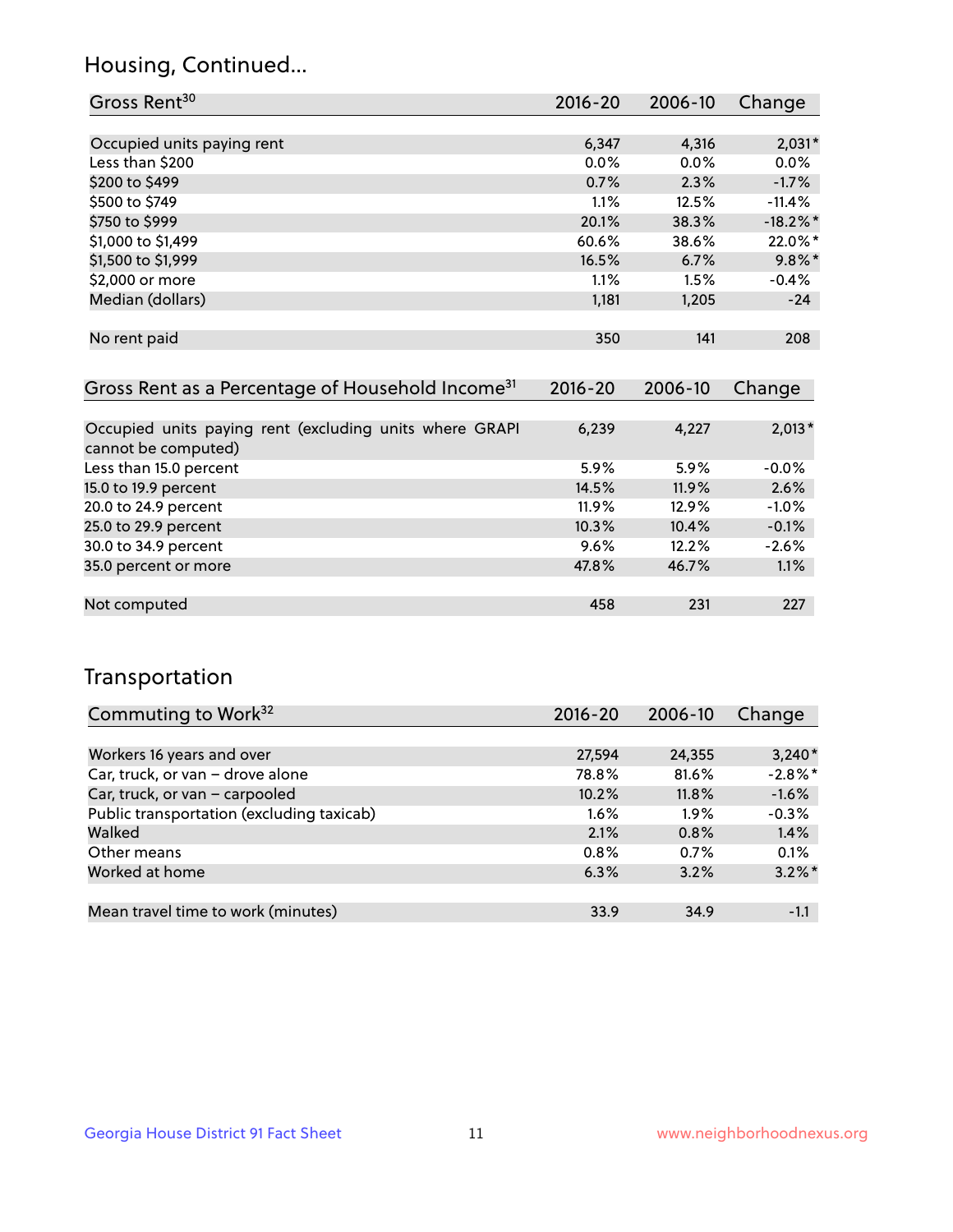## Transportation, Continued...

| Vehicles Available <sup>33</sup> | 2016-20 | 2006-10 | Change   |
|----------------------------------|---------|---------|----------|
|                                  |         |         |          |
| Occupied housing units           | 20,578  | 19,073  | $1,505*$ |
| No vehicles available            | 2.2%    | 3.3%    | $-1.2%$  |
| 1 vehicle available              | 32.6%   | 32.5%   | 0.1%     |
| 2 vehicles available             | 40.3%   | 39.8%   | 0.5%     |
| 3 or more vehicles available     | 24.9%   | 24.3%   | 0.6%     |

#### Health

| Health Insurance coverage <sup>34</sup>                 | 2016-20 |
|---------------------------------------------------------|---------|
|                                                         |         |
| Civilian Noninstitutionalized Population                | 56,936  |
| With health insurance coverage                          | 87.0%   |
| With private health insurance coverage                  | 65.3%   |
| With public health coverage                             | 32.3%   |
| No health insurance coverage                            | 13.0%   |
| Civilian Noninstitutionalized Population Under 19 years | 14,325  |
| No health insurance coverage                            | 10.1%   |
| Civilian Noninstitutionalized Population 19 to 64 years | 35,283  |
| In labor force:                                         | 28,426  |
| Employed:                                               | 26,846  |
| With health insurance coverage                          | 86.5%   |
| With private health insurance coverage                  | 81.9%   |
| With public coverage                                    | 10.0%   |
| No health insurance coverage                            | 13.5%   |
| Unemployed:                                             | 1,580   |
| With health insurance coverage                          | 63.4%   |
| With private health insurance coverage                  | 46.5%   |
| With public coverage                                    | 17.0%   |
| No health insurance coverage                            | 36.6%   |
| Not in labor force:                                     | 6,857   |
| With health insurance coverage                          | 76.5%   |
| With private health insurance coverage                  | 54.2%   |
| With public coverage                                    | 32.4%   |
| No health insurance coverage                            | 23.5%   |